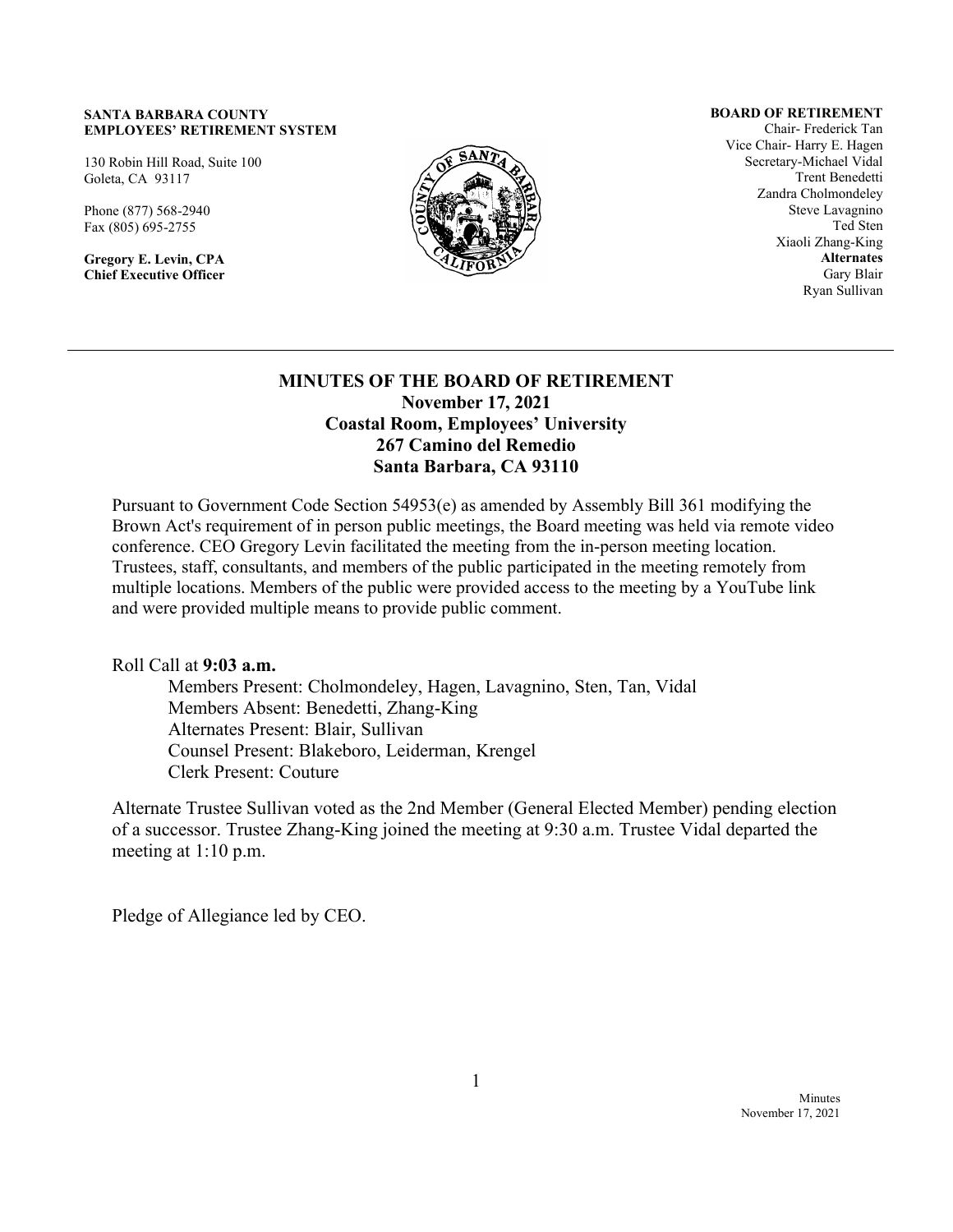#### **BOARD**

## 1. **Reconsideration of Resolution Authorizing Teleconference Meetings**—Staff

Presentation by Gregory Levin, SBCERS CEOon the authorization of teleconference meetings.

**DISCUSSION:** SBCERS CEO Gregory Levin presented the item.

**MOTION:** Reconsider the circumstances outlined in Board Resolution 2021-09 regarding the current declared COVID-19 state of emergency enabling the Board to hold meetings via teleconference pursuant to Government Code Section 54953(e);

Find that the COVID-19 state of emergency remains active, and continues to directly impact the ability of members to meet safely in person, and State or local officials continue to recommend measures to promote social distancing; and

Authorize remote teleconference meetings of its legislative bodies for the period of November 17, 2021 through December 16, 2021, pursuant to Government Code Section 54953(e)(3).

Motion: Hagen Second: Sten

Approved by roll call vote. Yes: Cholmondeley, Hagen, Lavagnino, Sten, Sullivan, Tan, Vidal Absent: Benedetti, Zhang-King

## **PUBLIC COMMENT**

No public comment.

## **MINUTES**

A-1. Approve Minutes of October 27, 2021 Regular Board meeting.

**MOTION:** Approve Minutes of October 27, 2021 Regular Board meeting.

Motion: Cholmondeley Second: Lavagnino

Approved by roll call vote 7-0. Yes: Cholmondeley, Hagen, Lavagnino, Sten, Sullivan, Tan, Vidal Absent: Benedetti, Zhang-King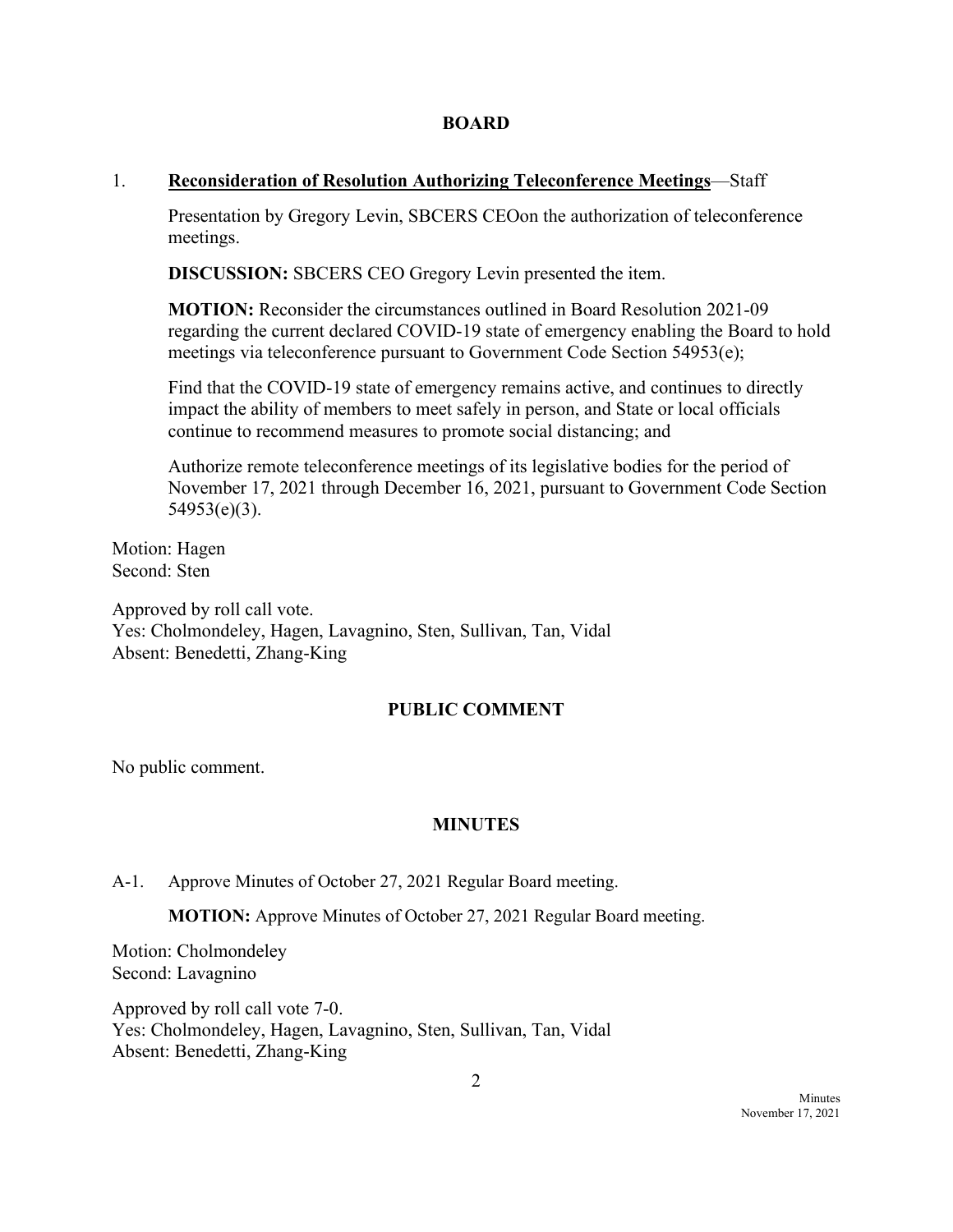### **CONSENT**

# C-1. **Adopt Retirement Report**

|                |                      |                         | <b>Total Service</b> | <b>Sick Leave</b><br>Credit (incl. |     |
|----------------|----------------------|-------------------------|----------------------|------------------------------------|-----|
|                | <b>Name</b>          | <b>Department</b>       | <b>Credit</b>        | in Total)                          | ARC |
| D R            | Frank Alvarez        | Public Health           | 10.91002             | 0.06571                            |     |
|                | Erlinda Brooks       | <b>Social Services</b>  | 29.15561             | 0.00179                            |     |
|                | Michael Escobar      | <b>Public Works</b>     | 24.95354             | 0.26766                            |     |
|                | Linda Fredrickson    | DRO-A                   | 13.41092             | 0.00000                            |     |
|                | Martin Johnson       | Fire                    | 35.32640             | 1.00000                            |     |
| Dis.           | Christopher MaCauley | <b>Sheriffs</b>         | 12.73778             | 0.00000                            |     |
|                | Stephen Mason        | Planning & Development  | 36.42945             | 1.00000                            |     |
| $\mathbb{R}$   | Rob Perry            | <b>Social Services</b>  | 8.15626              | 0.25989                            |     |
| D              | Laurie A. Richards   | <b>General Services</b> | 6.56735              | 0.06996                            |     |
| D <sub>R</sub> | Pamela Richardson    | Public Health           | 1.40606              | 0.00836                            |     |

| D=Deferred |  |  |  |
|------------|--|--|--|

**R**=Reciprocal **Dis**. = Disability **Dis. Pend** = Disability Pending

|                                                |                    |                                | <b>Retirement</b> | Date of    |
|------------------------------------------------|--------------------|--------------------------------|-------------------|------------|
| <b>Beneficiary on Payroll Decedent Retiree</b> |                    | <b>Department</b>              | Date              | Death      |
| Georgia Elevatorski                            | Edward Elevatorski | Public Works                   | 03/15/1986        | 09/12/2021 |
| Mary Kessler                                   | James Willcutt     | <b>Sheriffs</b>                | 03/31/2000        | 08/23/2021 |
| Linda Llamas                                   | David Llamas       | Probation                      | 05/26/2004        | 07/31/2021 |
| Colleen Murr                                   | James Murr         | Probation                      | 03/31/2006        | 08/04/2021 |
| Annabella Nylander                             | Douglas Nylander   | Fire                           | 08/18/2003        | 10/06/2021 |
| Malvin Parr                                    | Barbara Parr       | Court                          | 12/08/2003        | 07/31/2021 |
| Rosa Suarez                                    | Justo Suarez Jr.   | Behavioral Wellness 09/27/2008 |                   | 09/01/2021 |
| Lawrence Tate                                  | Cathleen Tate      | District Attorney              | 03/09/2017        | 04/11/2021 |
| Linda Ward                                     | William Ward       | Fire                           | 12/28/1998        | 08/09/2021 |

C-2. **Travis Simmons**—Grant Referee Catherine Harris' request for an extension of her jurisdiction to conduct the evidentiary hearing.

**MOTION:** Amend item C-1 (shown in red) and approve item C-2.

Motion: Cholmondeley Second: Hagen

Approved by roll call vote 7-0. Yes: Cholmondeley, Hagen, Lavagnino, Sten, Sullivan, Tan, Vidal Absent: Benedetti, Zhang-King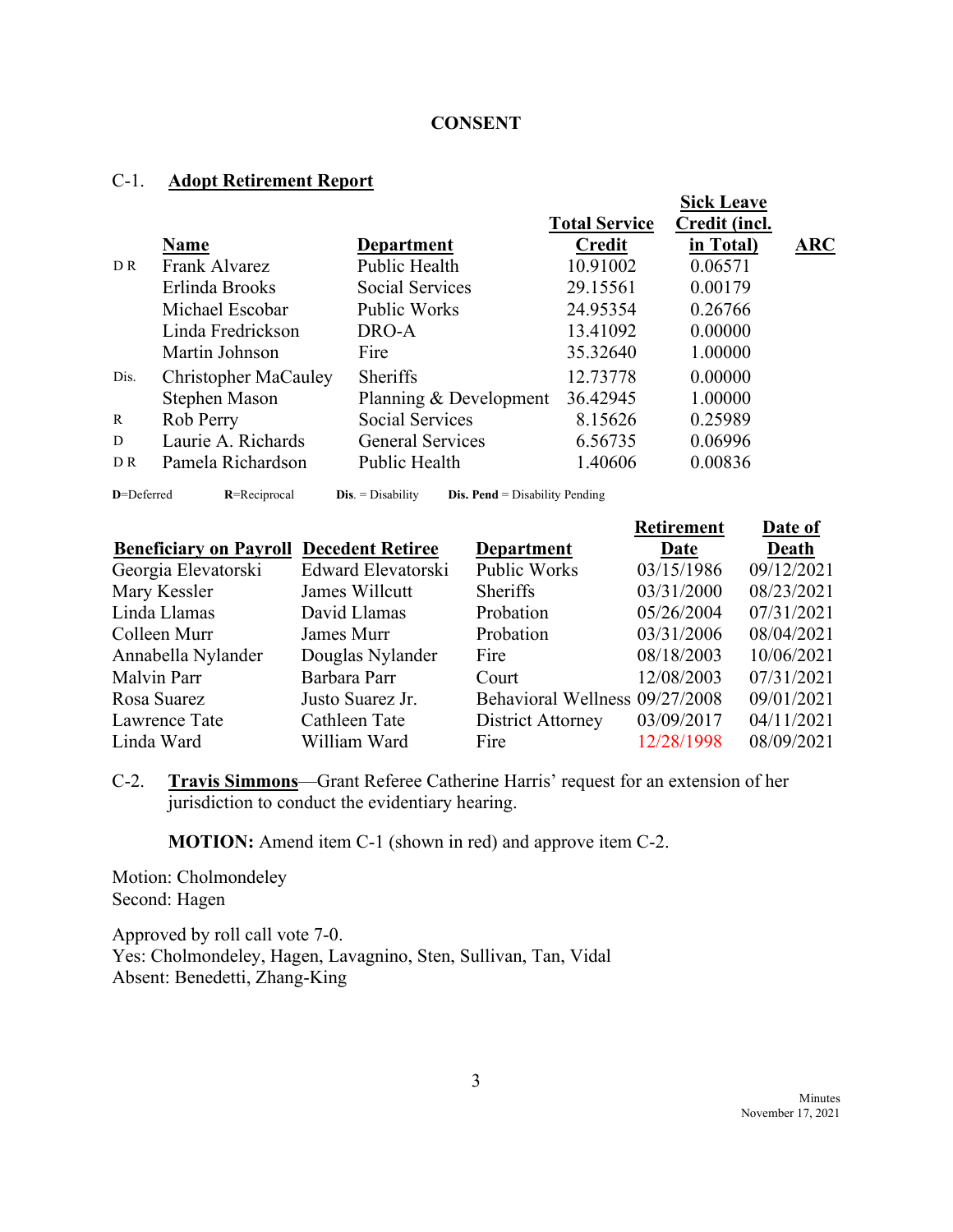## **BOARD**

## 2. **Member Appeals in re Alameda Decision**—Staff and Counsel

Introduction of member appeal process in re Alameda Decision by Gregory Levin, SBCERS CEO, Harvey Leiderman SBCERS Fiduciary Counsel, Cristal Rodriguez, and Kaleigh Ganske.

**DISCUSSION**: Gregory Levin, Harvey Leiderman, Cristal Rodriguez, and Kaleigh Ganske presented the item and responded to questions from the Board.

**PUBLIC COMMENT:** Elizabeth Tourgeman, Attorney for Appellants, Santa Barbara County Firefighters Inc., and Local 2046, Bryan Fernandez, Local 2046 President, and Jacob Kalinski, Attorney for Appellants and Deputy Sheriffs Association, addressed the Board.

The Board took no action.

3. **David Sadecki**—Appeal of Staff Determination in Administrative Review of Benefit Adjustment Pursuant to Alameda Decision—Staff

**DISCUSSION:** SBCERS Staff Cristal Rodriguez and Kaleigh Ganske presented the item and responded to questions from the Board. The Appellant was present and responded to questions from the Board.

**PUBLIC COMMENT:** Bryan Fernandez and Jacob Kalinski addressed the Board. Peter Ysebrands, Appellant in item 6, addressed the Board.

**MOTION:** Affirm staff's decision as final to adjust David Sadecki's monthly retirement benefit pursuant to the Alameda Decision.

Motion: Lavagnino Second: Sten

Approved by roll call vote 7-1. Yes: Cholmondeley, Hagen, Lavagnino, Sten, Sullivan, Tan, Vidal No: Zhang-King Absent: Benedetti

4. **David Zaniboni**—Appeal of Staff Determination in Administrative Review of Benefit Adjustment Pursuant to Alameda Decision—Staff

**DISCUSSION:** SBCERS Staff Cristal Rodriguez and Kaleigh Ganske presented the item. The Appellant was present and addressed the Board.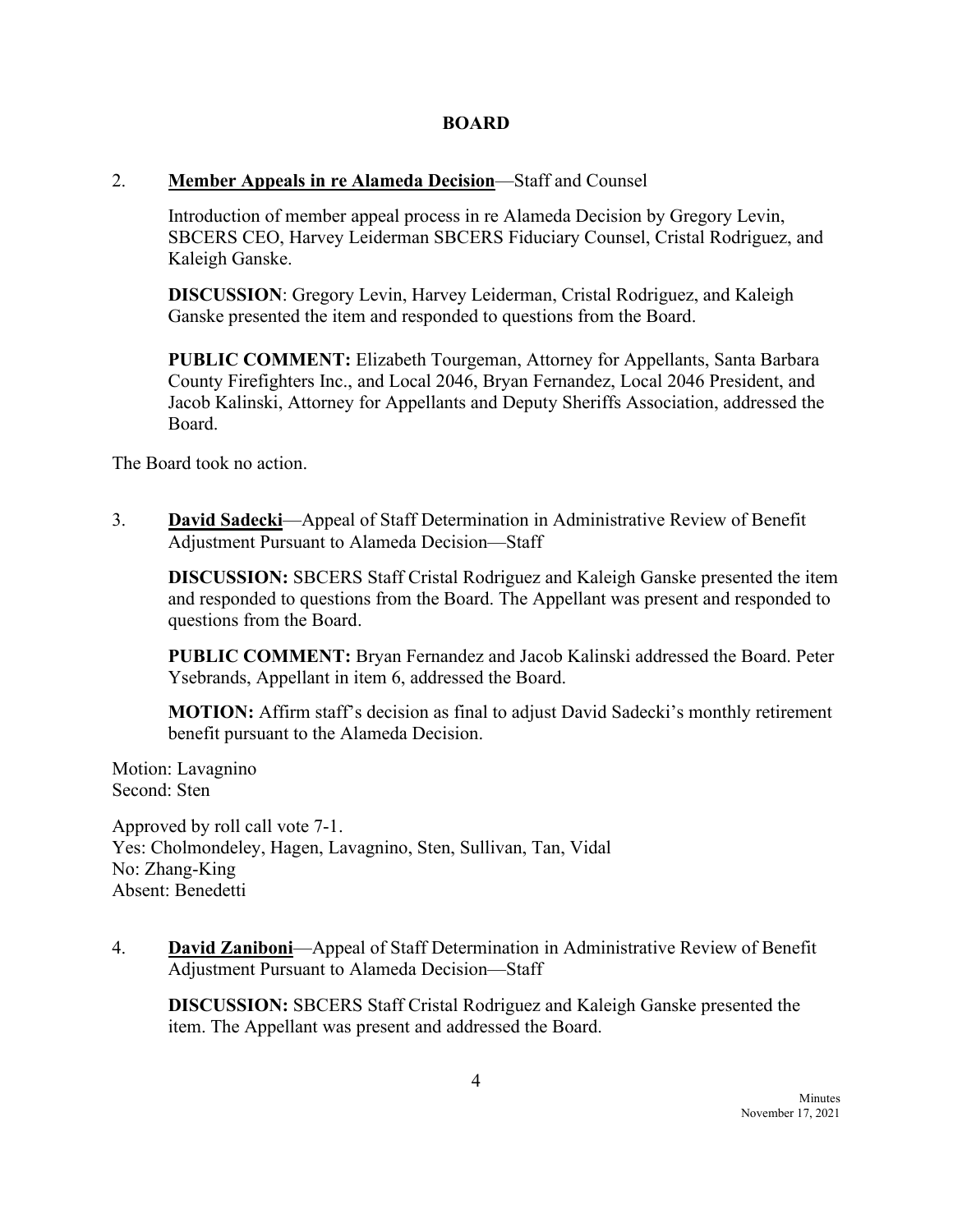**PUBLIC COMMENT:** Paul Weirum, Appellant in item 12, and Jacob Kalinski addressed the Board. SBCERS Fiduciary Counsel Harvey Leiderman and SBCERS Tax Counsel Jenni Krengel answered questions from public comment.

**MOTION:** Affirm staff's decision as final to adjust David Zaniboni's monthly retirement benefit pursuant to the Alameda Decision.

Motion: Lavagnino Second: Hagen

Approved by roll call vote 7-1. Yes: Cholmondeley, Hagen, Lavagnino, Sten, Sullivan, Tan, Vidal No: Zhang-King Absent: Benedetti

5. **Sabin Perkins**–Appeal of Staff Determination in Administrative Review of Benefit Adjustment Pursuant to Alameda Decision—Staff

**DISCUSSION:** SBCERS Staff Cristal Rodriguez and Kaleigh Ganske presented the item. The Appellant was present and addressed the Board.

**MOTION:** Affirm staff's decision as final to adjust Sabin Perkins' monthly retirement benefit pursuant to the Alameda Decision.

Motion: Hagen Second: Cholmondeley

Approved by roll call vote 7-1. Yes: Cholmondeley, Hagen, Lavagnino, Sten, Sullivan, Tan, Vidal No: Zhang-King Absent: Benedetti

6. **Peter Ysebrands**—Appeal of Staff Determination in Administrative Review of Benefit Adjustment Pursuant to Alameda Decision—Staff

**DISCUSSION:** SBCERS Staff Cristal Rodriguez and Kaleigh Ganske presented the item and responded to questions from the Board.

**PUBLIC COMMENT:** Sabin Perkins, Appellant in item 5, addressed and responded to questions from the Board.

**MOTION:** Affirm staff's decision as final to adjust Peter Ysebrands monthly retirement benefit pursuant to the Alameda Decision.

Motion: Vidal Second: Hagen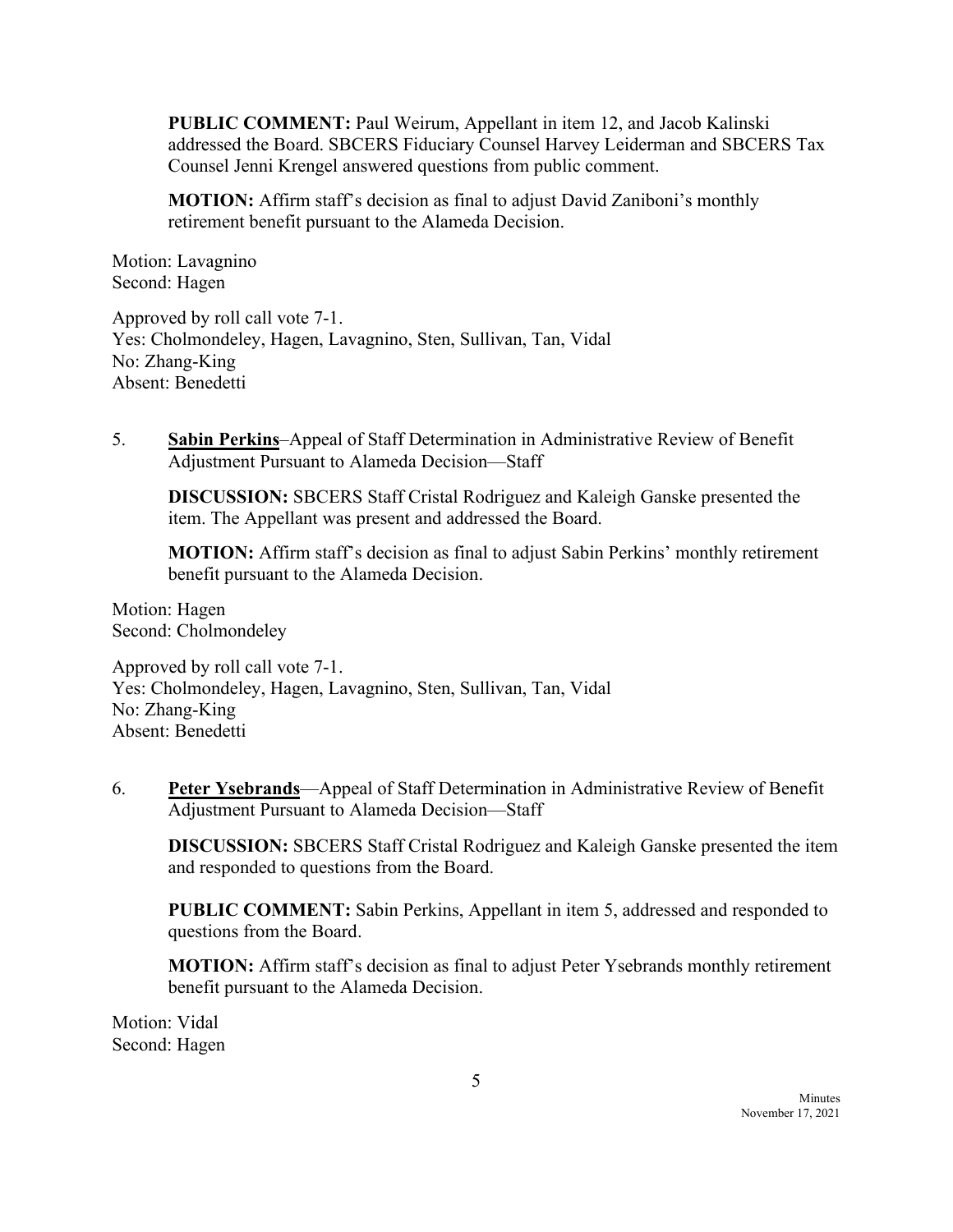Approved by roll call vote 7-1. Yes: Cholmondeley, Hagen, Lavagnino, Sten, Sullivan, Tan, Vidal No: Zhang-King Absent: Benedetti

7. **Scott Jopes**—Appeal of Staff Determination in Administrative Review of Benefit Adjustment Pursuant to Alameda Decision—Staff

**DISCUSSION:** SBCERS Staff Cristal Rodriguez and Kaleigh Ganske presented the item and responded to questions from the Board.

**MOTION:** Affirm staff's decision as final to adjust Scott Jopes' monthly retirement benefit pursuant to the Alameda Decision.

Motion: Cholmondeley Second: Sten

Approved by roll call vote 7-1. Yes: Cholmondeley, Hagen, Lavagnino, Sten, Sullivan, Tan, Vidal No: Zhang-King Absent: Benedetti

8. **Randall Harris**—Appeal of Staff Determination in Administrative Review of Benefit Adjustment Pursuant to Alameda Decision—Staff

**DISCUSSION:** SBCERS Staff Cristal Rodriguez and Kaleigh Ganske presented the item and responded to questions from the Board. The Appellant was present and addressed the Board.

**MOTION:** Affirm staff's decision as final to adjust Randall Harris' monthly retirement benefit pursuant to the Alameda Decision.

Motion: Vidal Second: Cholmondeley

Approved by roll call vote 7-0. Yes: Cholmondeley, Hagen, Lavagnino, Sten, Sullivan, Tan, Vidal Absent: Benedetti, Zhang-King

9. **Paul Christensen**—Appeal of Staff Determination in Administrative Review of Benefit Adjustment Pursuant to Alameda Decision—Staff

**DISCUSSION:** SBCERS Staff Cristal Rodriguez and Kaleigh Ganske presented the item and responded to questions from the Board.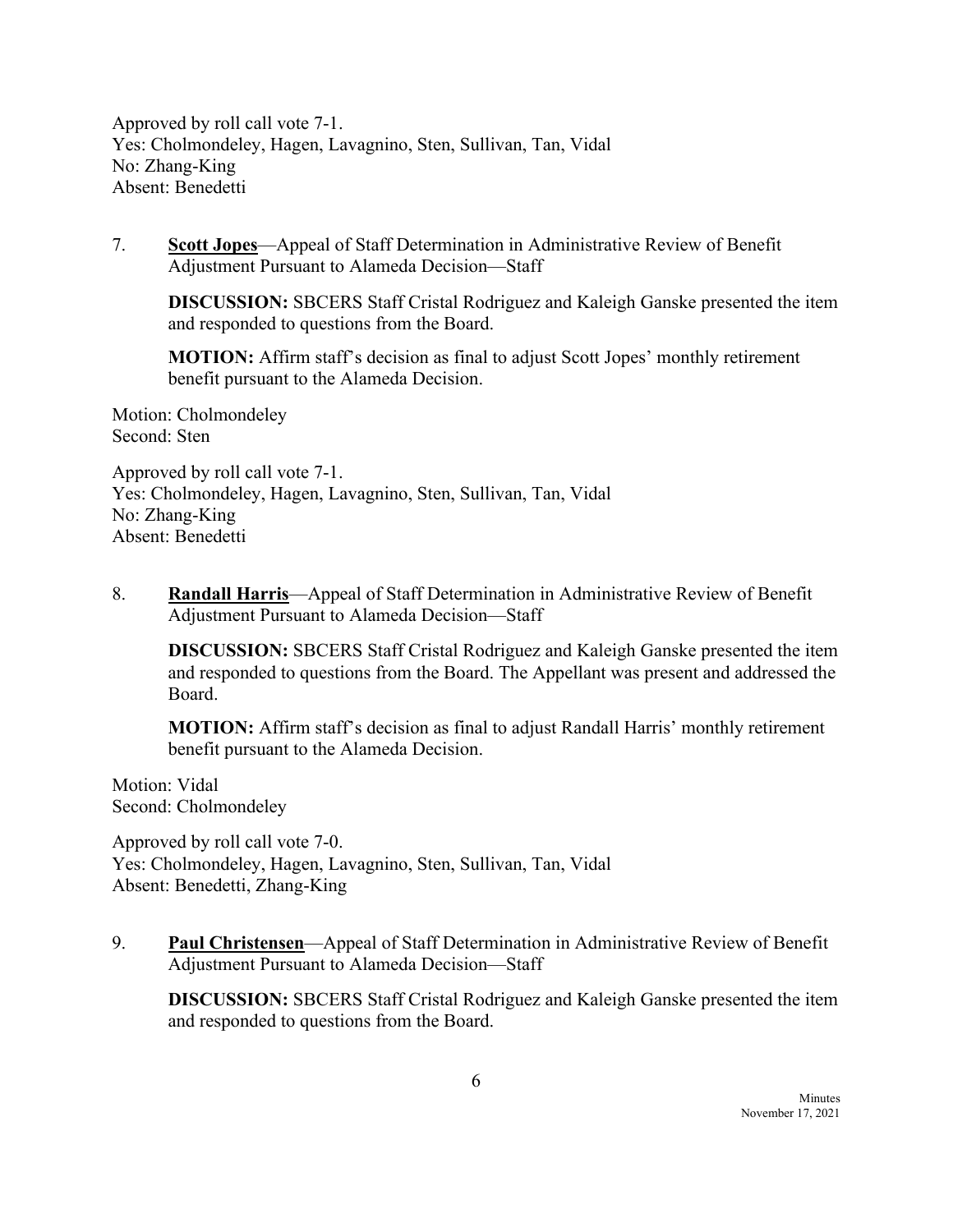**PUBLIC COMMENT:** Randall Harris, Appellant in item 8, addressed and answered questions from the Board.

**MOTION:** Affirm staff's decision as final to adjust Paul Christensen's monthly retirement benefit pursuant to the Alameda Decision.

Motion: Sullivan Second: Sten

Approved by roll call vote 7-0. Yes: Cholmondeley, Hagen, Lavagnino, Sten, Sullivan, Tan, Vidal Absent: Benedetti, Zhang-King

## 2. **Member Appeals in re Alameda Decision**—Staff and Counsel

Introduction of member appeal process in re Alameda Decision by Gregory Levin, SBCERS CEO, Harvey Leiderman SBCERS Fiduciary Counsel, Cristal Rodriguez, and Kaleigh Ganske.

**DISCUSSION**: Gregory Levin, Harvey Leiderman, Cristal Rodriguez, and Kaleigh Ganske re-opened the item and responded to questions from the Board.

**PUBLIC COMMENT:** Bryan Fernandez, Elizabeth Tourgeman, Santa Barbara County Chief Deputy Craig Bonner, and Jacob Kalinski addressed the Board.

The Board took no action.

10. **Gregg Weitzman**—Appeal of Staff Determination in Administrative Review of Benefit Adjustment Pursuant to Alameda Decision—Staff

**DISCUSSION:** SBCERS Staff Cristal Rodriguez and Kaleigh Ganske presented the item and responded to questions from the Board. The Appellant was present and addressed the Board.

**MOTION:** Affirm staff's decision as final to adjust Gregg Weitzman's monthly retirement benefit pursuant to the Alameda Decision.

Motion: Sullivan Second: Hagen

Approved by roll call vote 7-1. Yes: Cholmondeley, Hagen, Lavagnino, Sten, Sullivan, Tan, Vidal No: Zhang-King Absent: Benedetti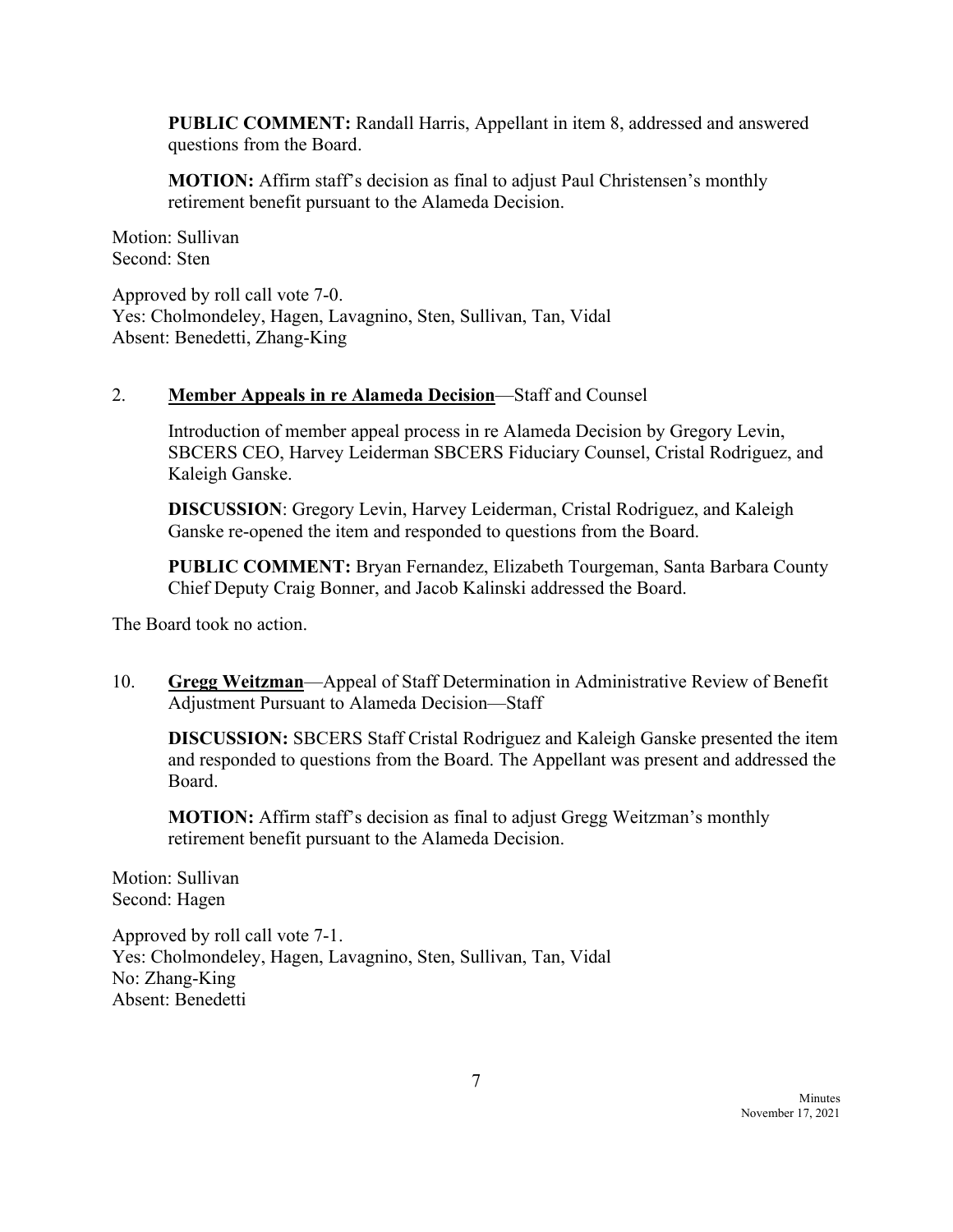11. **Louis Jon Simon**—Appeal of Staff Determination in Administrative Review of Benefit Adjustment Pursuant to Alameda Decision—Staff

**DISCUSSION:** SBCERS Staff Cristal Rodriguez and Kaleigh Ganske presented the item and responded to questions from the Board.

**MOTION:** Affirm staff's decision as final to adjust Louis Jon Simon's monthly retirement benefit pursuant to the Alameda Decision.

Motion: Cholmondeley Second: Sten

Approved by roll call vote 7-1. Yes: Cholmondeley, Hagen, Lavagnino, Sten, Sullivan, Tan, Vidal No: Zhang-King Absent: Benedetti

12. **Paul Weirum**—Appeal of Staff Determination in Administrative Review of Benefit Adjustment Pursuant to Alameda Decision—Staff

**DISCUSSION:** SBCERS Staff Cristal Rodriguez and Kaleigh Ganske presented the item and responded to questions from the Board. The Appellant was present and addressed the Board.

**MOTION:** Affirm staff's decision as final to adjust Paul Weirum's monthly retirement benefit pursuant to the Alameda Decision.

Motion: Cholmondeley Second: Sten

Approved by roll call vote 6-1. Yes: Cholmondeley, Hagen, Lavagnino, Sten, Sullivan, Tan No: Zhang-King Absent: Benedetti, Vidal

The meeting adjourned at 1:15 p.m.

 $\overline{\phantom{a}}$  , which is a set of the set of the set of the set of the set of the set of the set of the set of the set of the set of the set of the set of the set of the set of the set of the set of the set of the set of th

Clerk